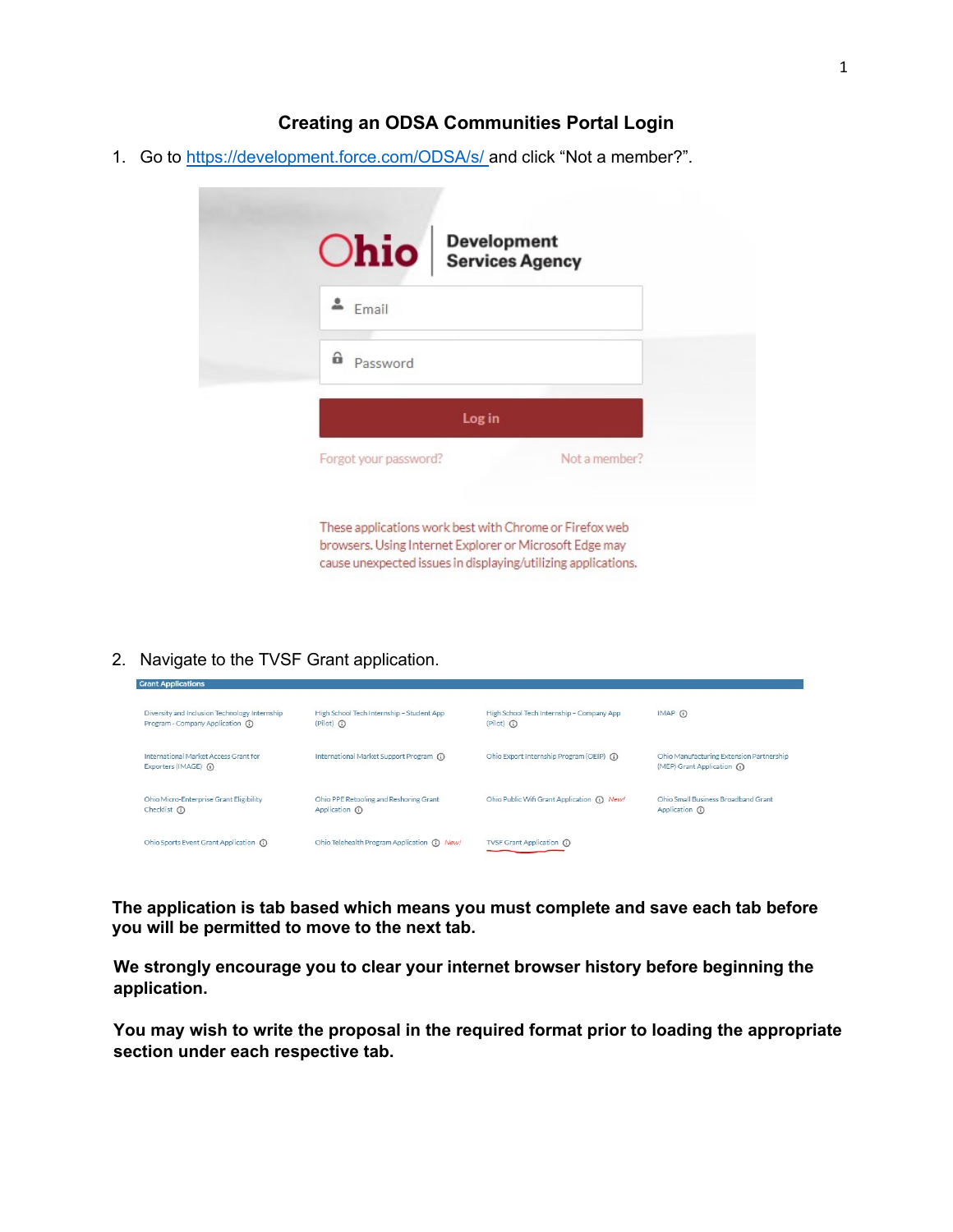## **Application Information**

Complete all required fields. Request cannot be submitted until all required fields are completed on all tabs.

- **Company Name:** As registered with the Ohio Secretary of State's Office. <https://www.sos.state.oh.us/businesses/>
- **Ohio Registration Number:** A unique identifier assigned to a business by the Ohio Secretary of State. This number is referred to as the Entity Number on the Ohio Secretary of State's Business Filing Report.

# **Click the "Save" button. Then next.**

# **Financial Liability**

The State of Ohio (the "State") will not give financial assistance of any type to an Applicant or company with outstanding financial obligations to the State or to an Ohio community or with outstanding environmental issues. The status of each Applicant will be verified with the Ohio Department of Taxation and with the Ohio Environmental Protection Agency.

False answers may result in the State withdrawing any and all offers of financial assistance. Please use the dropdown to choose your answers.

## **Click the "Save" button. Then next.**

## **Lead Applicant Contact Information**

- **Authorizing Agent:** the individual authorized by the lead applicant to accept terms and conditions of an award of Grant Funds. (The Grant Agreement will be sent to the Authorizing Agent)
- **Project Director:** the individual authorized by the lead applicant to direct the Project for which the grant funds have been awarded.
- **Fiscal Agent:** the individual authorized by the lead applicant to sign Grant-related financial documents, e.g., Request for Payments, Grant financial reports, etc. (the fiscal agent should be the individual who actually interacts with ODSA regarding project invoices)
- **Grant Administrator:** the individual authorized by the Lead Applicant to oversee the day-to-day administration of the Grant Funds, including preparing progress reports, monitoring project progress, etc.

# **Click the "Save" button. Then next.**

### **Proposal Details**

The proposal is limited to seven pages total and must include the bolded part of each question followed by its response. Suggestions on space allocations per section are included; however, Applicants can allocate the seven pages as they feel best presents the opportunity. Except for the required one page letter of support and the one-page summary of a previous Phase 1 Award (if applicable), any pages beyond the seven-page limit will be eliminated from the proposal before it is sent for review and evaluation and may also cause the proposal to be eliminated from consideration. Appendices, attachments, reports or other methods to augment the information presented in the proposal are not allowed. Except in the Market Opportunity section, reference to web-based information to supplement the proposal is not permitted, and such references will not be considered in the evaluation. Applicants are encouraged to review the program's FAQ, located on the Program's website: [https://development.ohio.gov/bs\\_thirdfrontier/tvsf.htm](https://development.ohio.gov/bs_thirdfrontier/tvsf.htm)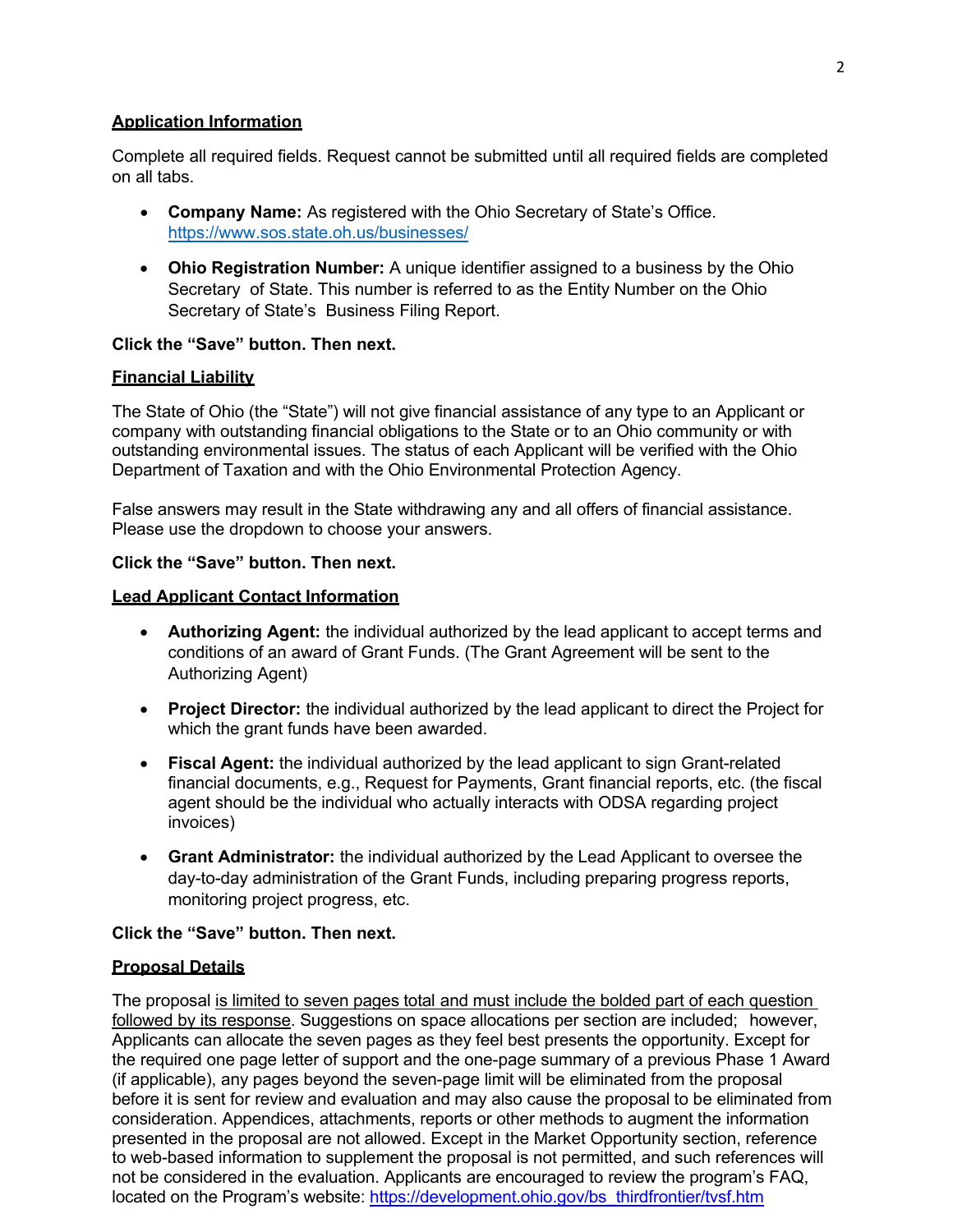**Upon request from DSA or the external evaluators, in addition to the written proposal, Phase 2 applicants are expected to be able to provide their business plan, equity structure, and a list of company officers and their affiliations.**

## **Commercial Opportunity – Page length guidelines**

- **Market Opportunity**: Identify the market segment and total addressable market and size of both. Include hyperlinks, if appropriate. [suggestion 1/4 page]
- **Overview of Technology/Product:** Briefly describe the technology/product, the competition, and the technology/product's competitive advantages (differentiators) relative to identified market needs. A performance/ benefit table comparing the company's product to competition is recommended. State the value proposition of the product. If a platform technology, state other potential target markets. [suggestion  $\frac{1}{2}$ page]
- **Development Stage and Timeline:** Describe the current technical stage of development. [Technology Readiness Levels](https://www.army.mil/e2/c/downloads/404585.pdf) are preferred. Does a Minimum Viable Product (MVP) exist? What customer requirements were used to develop the MVP? What testing was performed on the MVP and what were the results? What needs to be demonstrated to take the next step in prospective customer and/or investor interest/commitment? Include a Gantt chart of the project with key milestones and time to market. [suggestion 1/2 page]
- **Commercialization and Market Entry Strategy:** Describe the tendency of the target market to adopt new product offerings. State other key market characteristics such as fragmentation, barriers to entry, etc. Indicate the point in the market value chain where the product/ service will be sold. Who will be the initial target customers? How does the technology/ product fit with existing industry infrastructure? If it is a market disruption, indicate challenges/ risks and their mitigation in the implementation phase. [suggestion 1 page]
- **IP Position:** Describe the Intellectual Property position, providing all patent and trademark application numbers and step in the prosecution process (example: initial office action). If the filing is provisional or not available on the USPTO or WIPO websites, give a non-confidential summary/ highlight of the IP. State any due diligence (patentability, freedom to operate, etc.) performed, how the Intellectual Property protects the business model of the company, and how the Intellectual Property relates to competitor Intellectual Property in this market space. If an information technology, provide a non-confidential description of the trade secret matter. Provide a one (1) sentence summary of the licensing discussion status. [suggestion 1/4 page]
- **Business Model:** Provide a detailed business model and an abbreviated pro forma profit and loss (P&L) statement. It is important that the year 5 business revenues be sufficient to create a meaningful economic impact.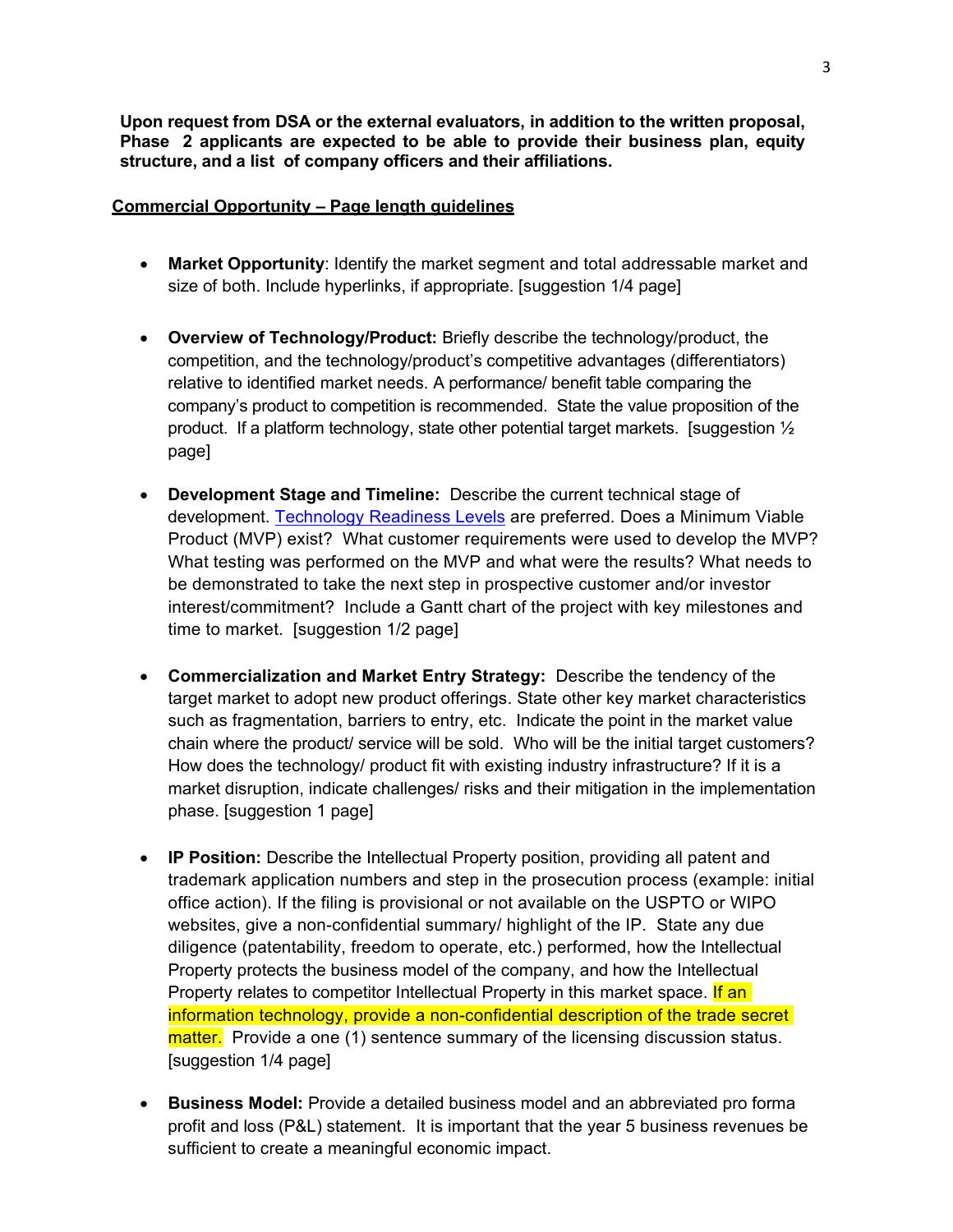|                                      |                             | 2022 | 2023 | 2024 | 2025 | 2026 |
|--------------------------------------|-----------------------------|------|------|------|------|------|
| <b>Revenues</b>                      |                             |      |      |      |      |      |
|                                      | Product sales               |      |      |      |      |      |
|                                      | Licensing /                 |      |      |      |      |      |
|                                      | Other (list)                |      |      |      |      |      |
|                                      | <b>Total revenues</b>       |      |      |      |      |      |
|                                      |                             |      |      |      |      |      |
| <b>Production</b><br><b>Expenses</b> |                             |      |      |      |      |      |
|                                      | Cost of Goods Sold          |      |      |      |      |      |
|                                      | <b>Gross profit</b>         |      |      |      |      |      |
| <b>Other</b>                         |                             |      |      |      |      |      |
| expenses                             |                             |      |      |      |      |      |
|                                      | R & D, including IP         |      |      |      |      |      |
|                                      | Sales, General &            |      |      |      |      |      |
|                                      | Other expenses              |      |      |      |      |      |
|                                      | <b>Total other expenses</b> |      |      |      |      |      |
|                                      |                             |      |      |      |      |      |
|                                      | Net profit                  |      |      |      |      |      |
|                                      |                             |      |      |      |      |      |
| <b>Equity</b><br>Investment          |                             |      |      |      |      |      |

The following table, without modification to its categories, must be used in the proposal.

- **Current Financial Stage:** Include the current financial stage of the company and a description of how the business will generate revenues. State and explain the key underlying assumptions. Discuss the funding strategy and provide an estimate (and likely sources) of the total capital needed to bring the product to market. Include a description of any outside investment received and/or revenues generated. [suggestion  $1 - 1 \frac{1}{2}$  page]
- **Economic Impact on State of Ohio:** Provide details on the growth of the company in Ohio, including potential positions to be filled. Does a supply chain, customer ecosystem and employee skill set currently exist in Ohio? [suggestion ¼ page]

### **Team Considerations**

- **Management Team:** Discuss the experience, time commitment and roles of the management team. Emphasize business, market, technology, fund raising, previous startup and entrepreneurial experience and identify any target market experience that is directly relevant to the proposed project. Identify any planned near-term team additions. [suggestion 1/3 page]
- **ESP Engagement:** Discuss how the company has engaged with the regional ESP regarding this project. Describe any feedback that was given on the project and if the company's business plan or this proposal was significantly impacted in response to that feedback. Describe any commitments the ESP has made towards providing additional services or support for the project should it be funded. Provide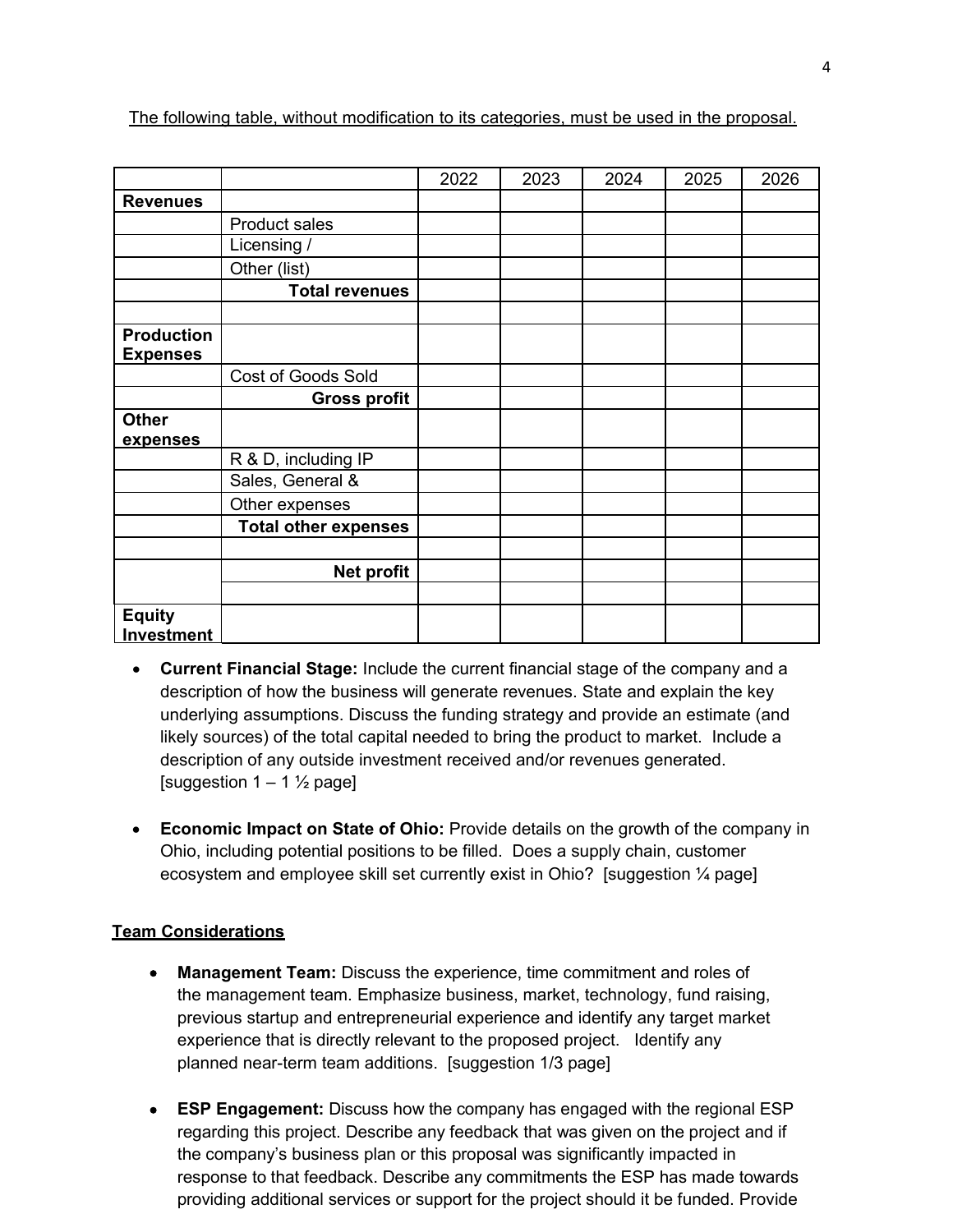the name of the ESP and individual with whom the company is working. At a minimum, the engagement with the ESP should include:

- In-person meeting with ESP to discuss the company and this TVSF proposal
- ESP review of business plan and pro-forma
- ESP review of assumptions underlying the business plan [suggestion 1/4 page]

# **Project Details**

• **Project Plan:** Provide a project plan that demonstrates market entry within one year or alternatively how the proof needed to raise additional funds for commercialization will be generated within one year. Discuss the project objectives, schedule and the availability of the required resources to complete the project plan. If the project requires cost share, explain how and from whom the additional funds will be raised. Clearly identify measurable end-of-project deliverable(s) that will enable commercialization or the raising of additional funds. **Be sure to describe any input received from potential customers or follow-on funding sources that led to defining the project deliverable(s).** [suggestion  $1 - 1\frac{1}{2}$  page]

The following table, without modification to its column headers, must be used in the proposal. Where possible, the milestones described in the table should be quantifiable / measurable in nature. Project Plan Summary Table must be quantifiable/measurable in nature. To describe "Timeframe" utilize months or weeks as appropriate 9e.g. Weeks 1-4, Month 2, etc.).

|    | Milestone<br><b>Name</b> | Milestone Description /<br><b>Success Criteria</b> | Timeframe | Approximate<br>Funds<br>Required | $V$ endor $(s)$ |
|----|--------------------------|----------------------------------------------------|-----------|----------------------------------|-----------------|
|    |                          |                                                    |           |                                  |                 |
| 2  |                          |                                                    |           |                                  |                 |
| 3  |                          |                                                    |           |                                  |                 |
| 4  |                          |                                                    |           |                                  |                 |
| 5  |                          |                                                    |           |                                  |                 |
| 6  |                          |                                                    |           |                                  |                 |
| 7  |                          |                                                    |           |                                  |                 |
| 8  |                          |                                                    |           |                                  |                 |
| 9  |                          |                                                    |           |                                  |                 |
| 10 |                          |                                                    |           |                                  |                 |

# **Click the "Save" button. Then next.**

• **Budget: Table and Narrative**: Complete the following budget table and provide a short narrative that links the budget to the project plan. Note that proposals will be ineligible for funding if a narrative explanation of the budget is not included. [suggestion 1/2 page]